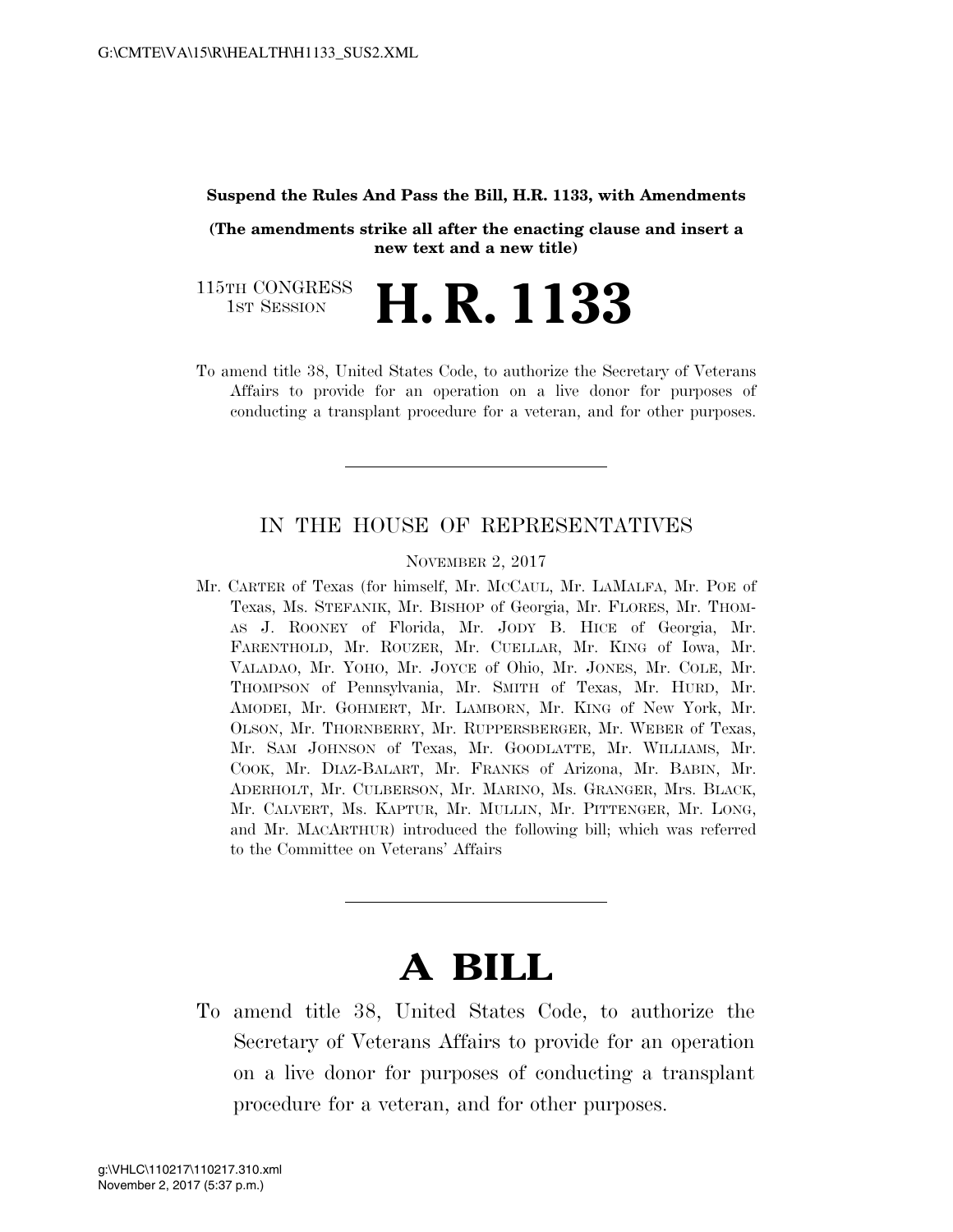*Be it enacted by the Senate and House of Representa- tives of the United States of America in Congress assembled,*  **SECTION 1. SHORT TITLE.**  This Act may be cited as the ''Veterans Transplant Coverage Act of 2017''. **SEC. 2. AUTHORIZATION TO PROVIDE FOR OPERATIONS ON LIVE DONORS FOR PURPOSES OF CON- DUCTING TRANSPLANT PROCEDURES FOR VETERANS.**  Section 101 of the Veterans Access, Choice, and Ac- countability Act of 2014 (Public Law 113–146; 38 U.S.C. 1701 note) is amended by adding after subsection (t) the following new subsection: ''(u) TRANSPLANT PROCEDURES WITH LIVE DO- NORS AND RELATED SERVICES.—  $\frac{1}{2}$  (1) In GENERAL.—Subject to paragraphs (2) and (3), in a case in which a veteran is eligible for a transplant procedure from the Department, the Secretary may provide for an operation on a live donor to carry out such procedure for such veteran, notwithstanding that the live donor may not be eligi- ble for health care from the Department. 23 "(2) OTHER SERVICES.—Subject to the avail-ability of appropriations for such purpose, the Sec-

retary shall furnish to a live donor any care or serv-